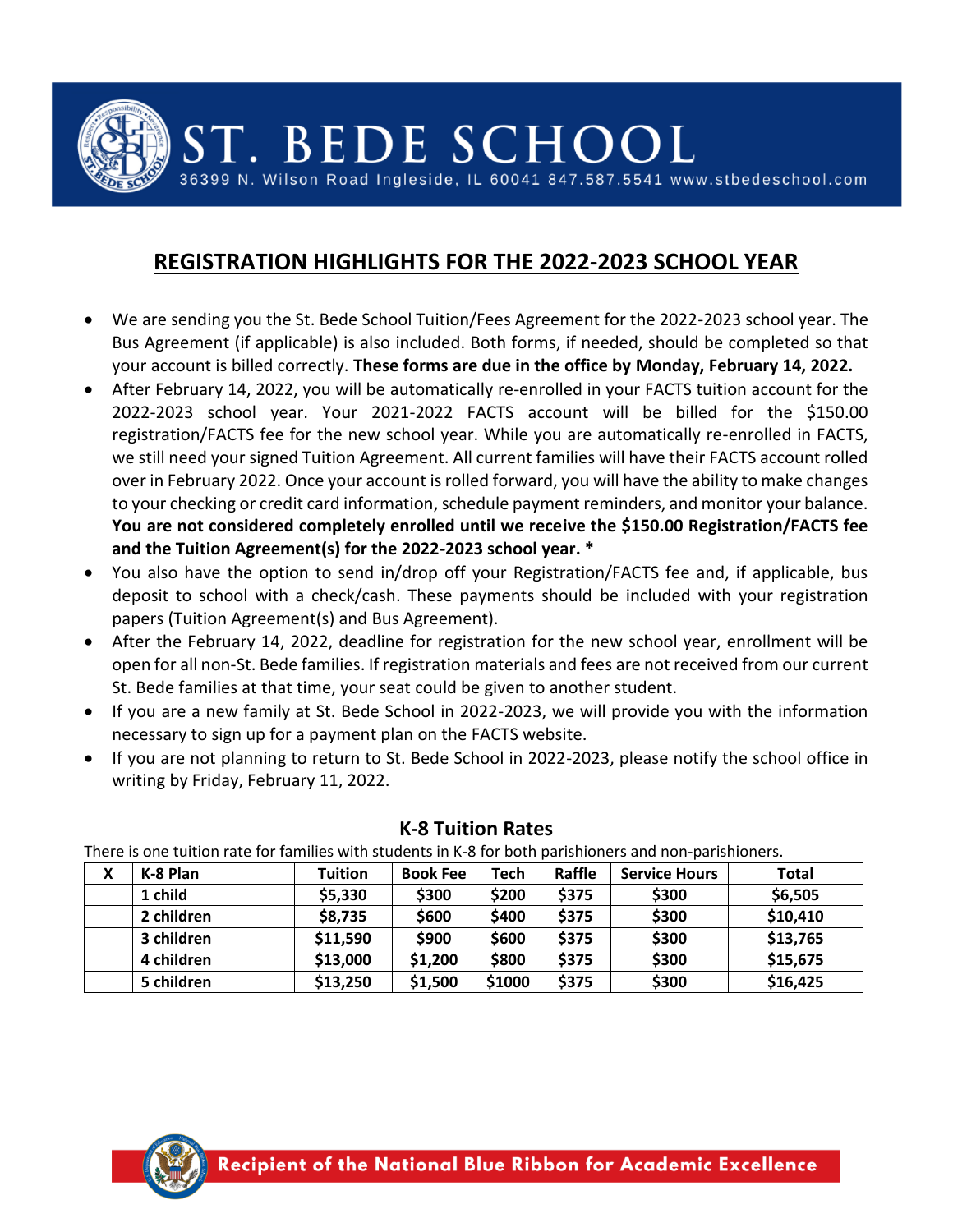# **Preschool Tuition Rates**

| <b>Preschool Students</b>           | <b>Tuition</b> | <b>Books/Supplies</b> | Raffle | <b>Service Hours</b> | <b>Total</b> |
|-------------------------------------|----------------|-----------------------|--------|----------------------|--------------|
| 5 full days for 3- or 4-year-olds   | \$5,835        | \$210                 | \$375  | \$300                | \$6,720      |
| 2 Half Days (T/TH) for 3-year-olds  | \$1,775        | \$115                 | \$375  | \$300                | \$2,565      |
| 2 Full Days (T/TH) for 3-year-olds  | \$2,370        | \$115                 | \$375  | \$300                | \$3,160      |
| 3 Half Days (M/W/F) for 4-year-olds | \$2,630        | \$115                 | \$375  | \$300                | \$3,420      |
| 3 Full Days (M/W/F) for 4-year-olds | \$3,545        | \$115                 | \$375  | \$300                | \$4,335      |

**Use this chart if you also have children in Kindergarten to Grade 8:**

| <b>Preschool Students</b>           | <b>Tuition</b> | <b>Books/Supplies</b> | Raffle | <b>Service Hours</b> | <b>Total</b> |
|-------------------------------------|----------------|-----------------------|--------|----------------------|--------------|
| 5 full days for 3- or 4-year-olds   | \$5,315        | \$210                 |        |                      | \$5,540      |
| 2 Half Days (T/TH) for 3-year-olds  | \$1,775        | \$115                 |        |                      | \$1,890      |
| 2 Full Days (T/TH) for 3-year-olds  | \$2,370        | \$115                 |        |                      | \$2,485      |
| 3 Half Days (M/W/F) for 4-year-olds | \$2,630        | \$115                 |        |                      | \$2,745      |
| 3 Full Days (M/W/F) for 4-year-olds | \$3,545        | \$115                 |        |                      | \$3,660      |

**Special Tuition Rate for Families with 2 Full Time (M-F) Preschool Students:**

| <b>Preschool Students</b>             | <b>Tuition</b> | <b>Book/Supply</b> | Raffle | <b>Service Hours</b> | <b>Total</b> |
|---------------------------------------|----------------|--------------------|--------|----------------------|--------------|
| 5 day 3- or 4-year-old - First Child  | \$5,835        | \$210              | \$375  | \$300                | \$6,720      |
| 5 day 3- or 4-year-old - Second Child | \$5,315        | \$210              |        |                      | \$5,525      |
| Total                                 | \$11,150       | \$420              | \$375  | \$300                | \$12,245     |

#### **Service Hours**

The required number of service hours per family is 20 hours. To continue offering our activities and special events, we need to staff these events with volunteers to oversee them properly. We know that schedules are busy and tight, but we also believe that each family will have more than ample opportunity to provide 20 hours over the school year. We will charge \$15.00 per hour for service hours not worked. A \$300.00 Service Hour Fee will be billed to your FACTS account along with the other school fees at the beginning of each year. If all 20 hours are worked, a refund check of \$300.00 will be sent at the end of the year. If only 10 hours are worked, a refund check of \$150.00 will be sent at the end of the year. Service hours will be tracked through *Volunteer Spot* to help ensure there are no missing pieces of paper or missing signatures. More information will be provided later.

#### **Service hours will depend upon the pandemic for the 2022-2023 school year.**

Please note that Athletic hours or Drama Club hours are in addition to these required 20 hours per family.

# **FACTS Information**

**All families, including those who pay in full, MUST set up a payment plan within ten (10) days of receiving their "Online Payment Plan Invitation."** (If tuition is paid in full before June 30, 2022, the \$150 Registration/FACTS fee will be refunded.)